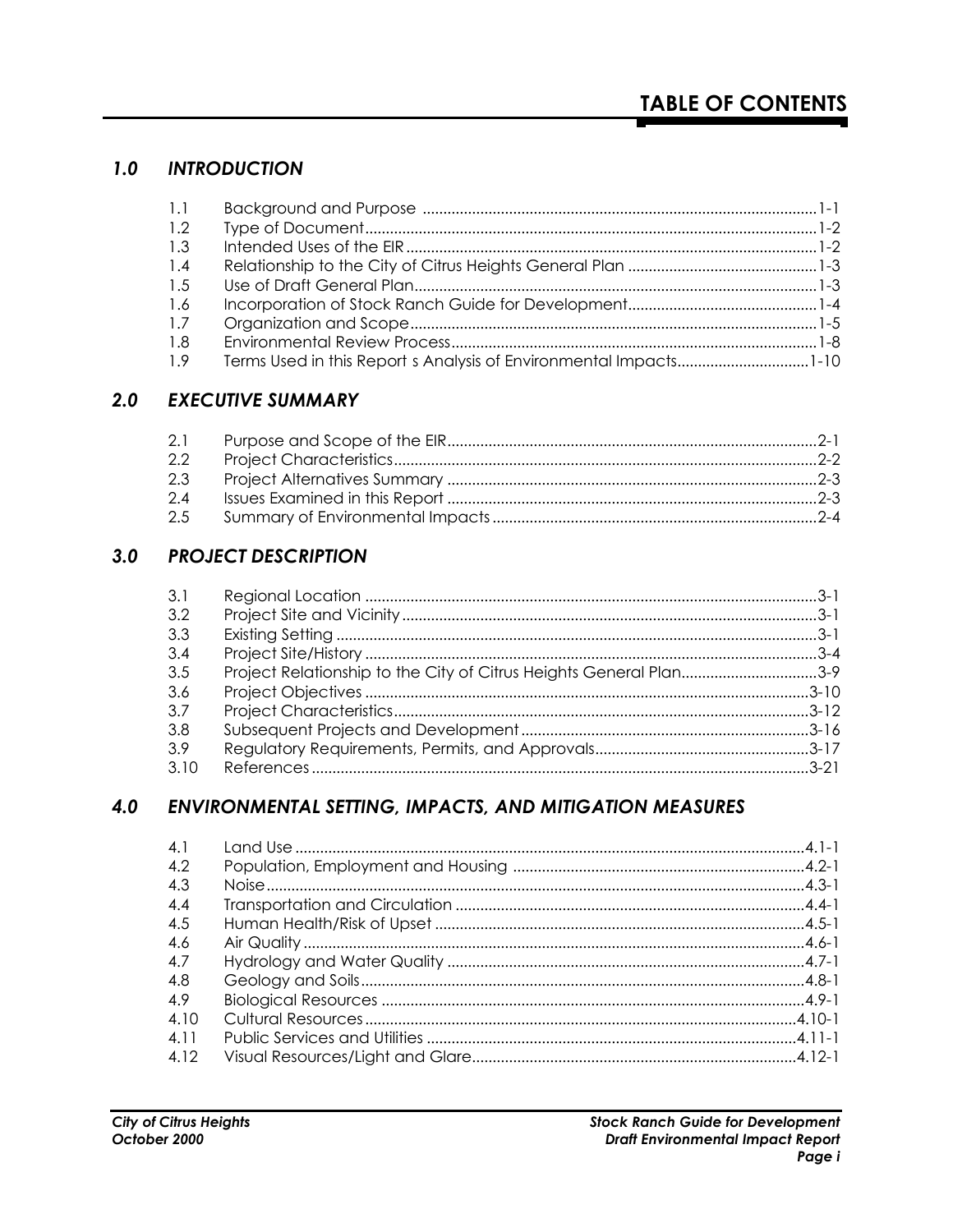### *5.0 EFFECTS FOUND NOT TO BE SIGNIFICANT*

### *6.0 ALTERNATIVES ANALYSIS*

| 6.1 |  |
|-----|--|
| 6.2 |  |
|     |  |
|     |  |
|     |  |
|     |  |
|     |  |

## *7.0 OTHER SECTIONS REQUIRED BY CEQA*

| 7.3 |  |
|-----|--|

#### *8.0 REPORT PREPARERS AND REFERENCES*

| -8.1 |  |
|------|--|
| 8.2  |  |

#### *APPENDICES*

**Appendix A -** Notice of Preparation and Initial Study

- **Appendix B** Project Description
- **Appendix C -** Noise
- **Appendix D -** Traffic
- **Appendix E** Air
- **Appendix F -** Drainage Impact Analysis
- **Appendix G** Biological Resources
- **Appendix H** Detention Facility Analysis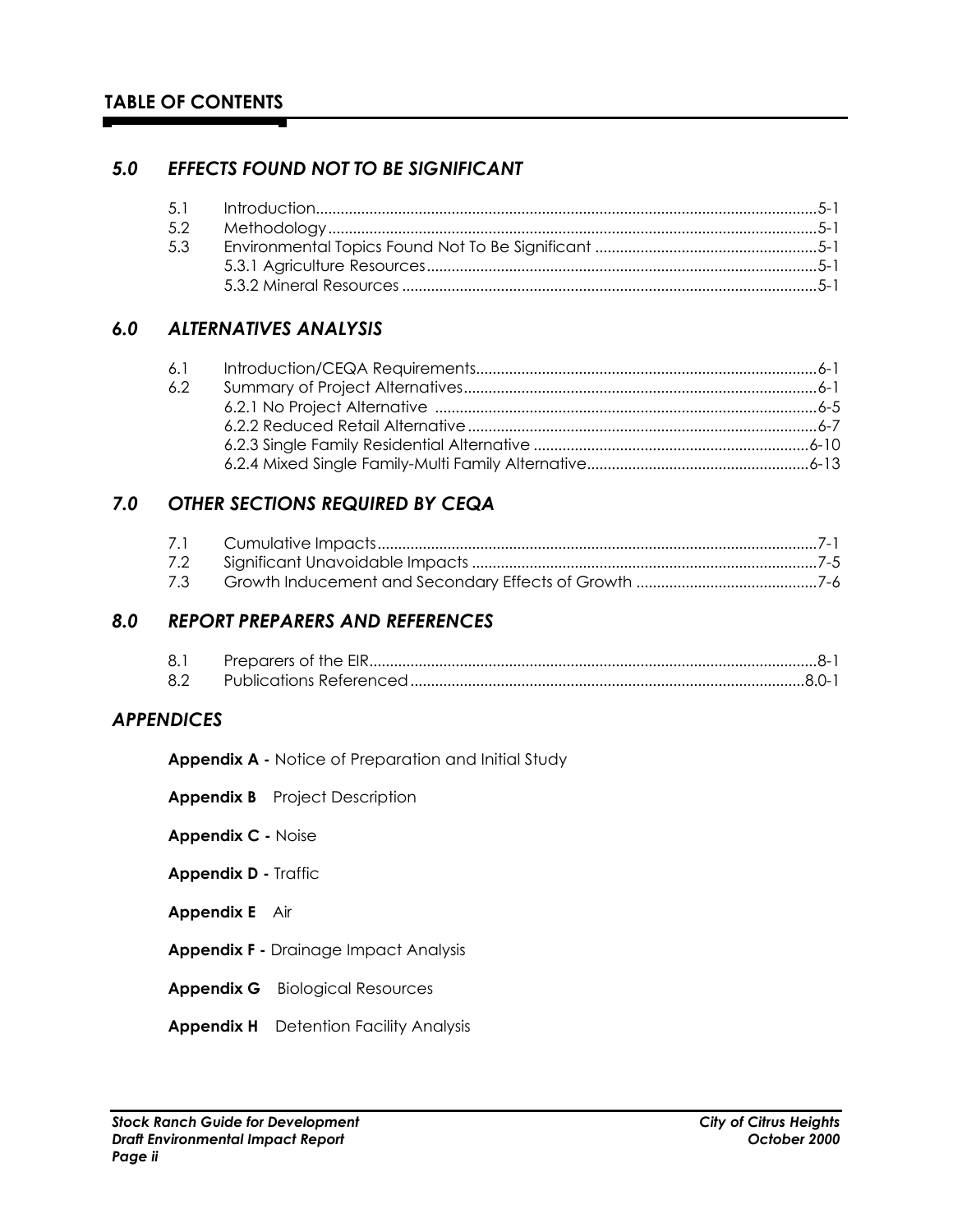# **List of Figures**

| No.       | Title                                                                    | Page |
|-----------|--------------------------------------------------------------------------|------|
| $3-1$     |                                                                          |      |
| $3-2$     |                                                                          |      |
| $3 - 3$   |                                                                          |      |
| $3 - 4$   |                                                                          |      |
| $3 - 5$   |                                                                          |      |
| $4.1 - 1$ |                                                                          |      |
| $4.1 - 2$ |                                                                          |      |
| $4.3 - 1$ |                                                                          |      |
| $4.3 - 2$ | Measured Continuous Hourly Noise Levels- Site A January 27-28, 20004.3-8 |      |
| $4.3 - 3$ | Measured Continuous Hourly Noise Levels- Site B January 27-28, 20004.3-9 |      |
| $4.4 - 1$ | Existing Configuration of Auburn Boulevard Along Project Frontage4.4-4   |      |
| $4.4 - 2$ |                                                                          |      |
| $4.4 - 3$ | Proposed Access to Auburn Commerce District from Auburn Boulevard4.4-10  |      |
| $4.4 - 4$ |                                                                          |      |
| $4.4 - 5$ |                                                                          |      |
| $4.4 - 6$ |                                                                          |      |
| $4.4 - 7$ | Project Specific Mitigation Measures for Scenario 1                      |      |
|           |                                                                          |      |
| $4.4 - 8$ | Project Specific Mitigation Measures for Scenario 2                      |      |
|           |                                                                          |      |
| $4.4 - 9$ | Peak Hour Traffic Volumes and Lane Configurations- Cumulative No Project |      |
|           |                                                                          |      |
| $4.9 - 1$ |                                                                          |      |
| $4.9 - 2$ |                                                                          |      |
| $4.9 - 3$ |                                                                          |      |
|           |                                                                          |      |
|           |                                                                          |      |
|           |                                                                          |      |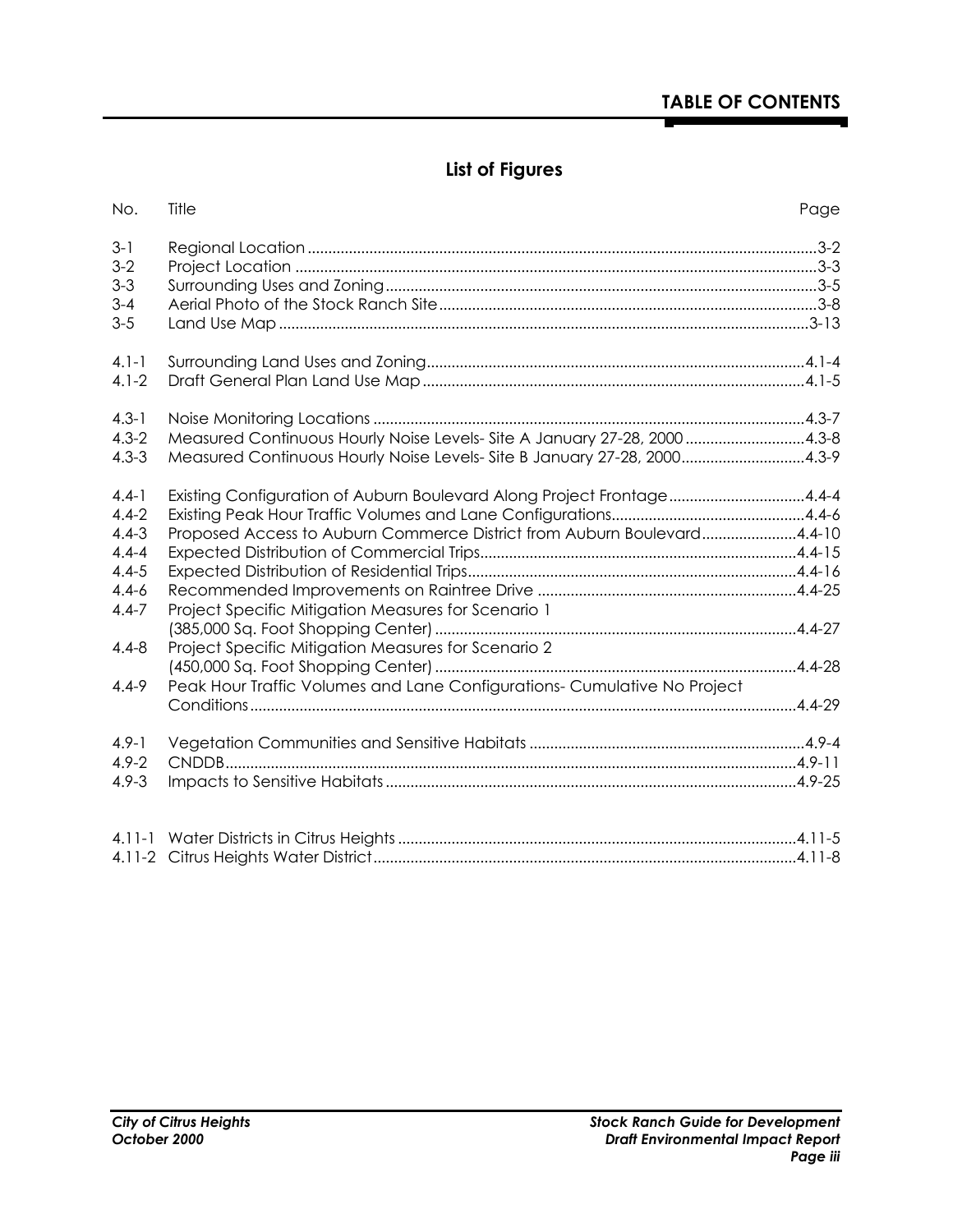# **List of Tables**

| No.                    | Title                                                                                 | Page |
|------------------------|---------------------------------------------------------------------------------------|------|
| $2 - 1.1$              |                                                                                       |      |
| $2 - 1.2$              |                                                                                       |      |
| $3.1 - 1$              |                                                                                       |      |
| $3.1 - 2$              |                                                                                       |      |
| $4.2 - 1$              |                                                                                       |      |
| $4.2 - 2$              |                                                                                       |      |
| $4.2 - 3$              |                                                                                       |      |
| $4.2 - 4$              |                                                                                       |      |
| $4.2 - 5$              |                                                                                       |      |
| $4.2 - 6$              |                                                                                       |      |
| $4.2 - 7$              |                                                                                       |      |
| $4.3 - 1$              | Exterior Hourly Noise Level Performance Standards for Stationary Noise Sources Citrus |      |
|                        |                                                                                       |      |
| $4.3 - 2$<br>$4.3 - 3$ | Subjective Reaction to Changes in Noise Levels of Similar Sources4.3-3                |      |
|                        | Typical A-Weighted Maximum Sound Levels of Common Noise Sources 4.3-4                 |      |
| $4.3 - 4$<br>$4.3 - 5$ |                                                                                       |      |
| $4.3 - 6$              |                                                                                       |      |
|                        |                                                                                       |      |
| $4.3 - 7$              | Predicted Softball and Soccer Field Noise Levels at Varying Distances 4.3-16          |      |
| $4.3 - 8$              |                                                                                       |      |
| $4.3 - 9$              |                                                                                       |      |
| $4.4 - 1$              |                                                                                       |      |
| $4.4 - 2$              |                                                                                       |      |
| $4.4 - 3$              |                                                                                       |      |
| $4.4 - 4$              | Trip Generation-Proposed Project (Scenario 1-385,000 Sq. Foot Shopping Center)4.4-13  |      |
| $4.4 - 5$              | Trip Generation-Proposed Project (Scenario 2-450,000 Sq. Foot Shopping Center)4.4-13  |      |
| $4.4 - 6$              |                                                                                       |      |
| $4.4 - 7$              |                                                                                       |      |
| $4.4 - 8$              | Peak Hour Intersection Levels of Service-Existing + Project Conditions 4.4-18         |      |
| $4.4 - 9$              |                                                                                       |      |
| $4.4 - 10$             | Peak Hour Intersection Levels of Service-Cumulative Conditions 4.4-32                 |      |
| $4.6 - 1$              | Estimated Maximum Daily Emissions from Construction, in Pounds per Day4.6-4           |      |
| $4.6 - 2$              |                                                                                       |      |
| $4.6 - 3$              |                                                                                       |      |
| $4.6 - 4$              |                                                                                       |      |
| $4.6 - 5$              | Worst Case Carbon Monoxide Concentrations at Selected Intersections (PPM)4.6-11       |      |